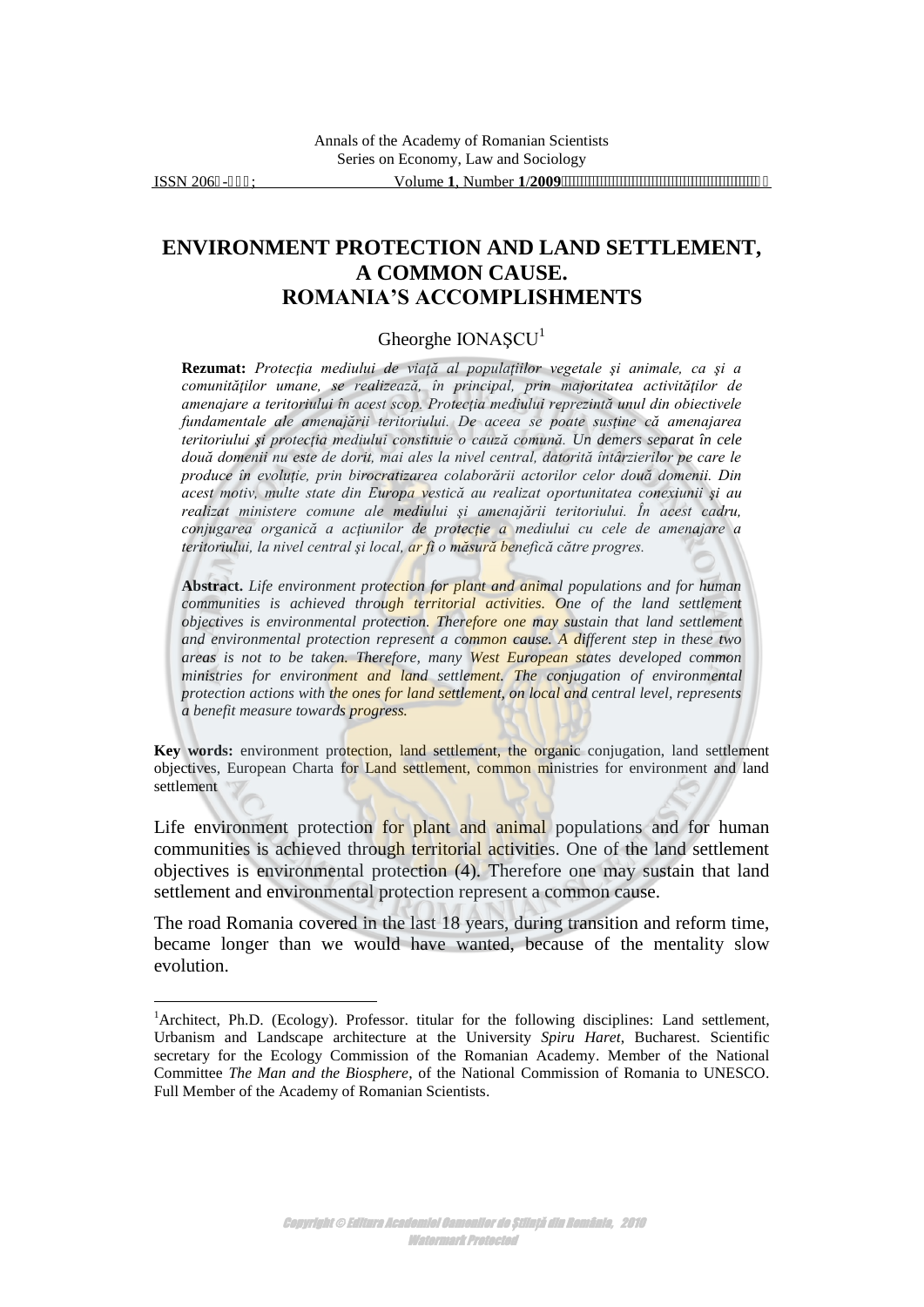It was not enough for the revolution to happen only in the streets but it would have had that the real revolution to happen in each of us self-consciousness. The old mentalities have though deep roots, planted and supported systematically for decades, for which reason they change with great difficulty.

Already in 1983, while in Torremolinos, Spain, land settlement ministers from European countries met, they founded a fundamental document adopted as the European Charta for Regional Planning, or the Charta of Torremolinos. One year later, in 1984, at Strasbourg, the final form of this Charta was recommended to the European states as referential document for their future activity in this field.

Through this document (1) there have been established the fundamental objectives for land settlement which from the beginning make the organic connection with the environmental protection. These basic objectives include:

- *balanced socio-economical regional development*, which maintain under control the growth of the intensive populated urban areas, with a rapid evolution and give a new impetus to the declining areas, by reconnecting the outer peripheral areas,

- *life quality improvement* by enhancement of living conditions, work, relationship, culture, welfare, infrastructural equipments,

- *responsible management of natural resources and environment protection*, including the natural and the built patrimony,

- *rational utilisation of territory* by insuring an efficient management of land, for most various functions.

As one may see, **environmental protection represents one of the fundamental objectives for land settlement** and of course for human settlements. A different step in these two areas is not to be taken. Therefore, many West European states have developed common *ministries for environment and land settlement*. Thus, Netherlands has a *Ministry of Housing, Spatial Planning and the Environment* which combines organically the three activities correlating them. Denmark offers a similar example, same as other Scandinavian countries. In Central and South Europe we find other similar examples.

Right after 1990, from the former socialist countries, Hungary organized a common ministry for *environment and regional development*, and some years ago, even Republic of Moldova constituted a *Ministry for Ecology, Constructions and Territory Development*. The name of that ministry may be debatable, because Ecology is a science and the ministry must take care of the environment not of the ecology!

But, let's analyse each field separately, so we may determine the optimal structure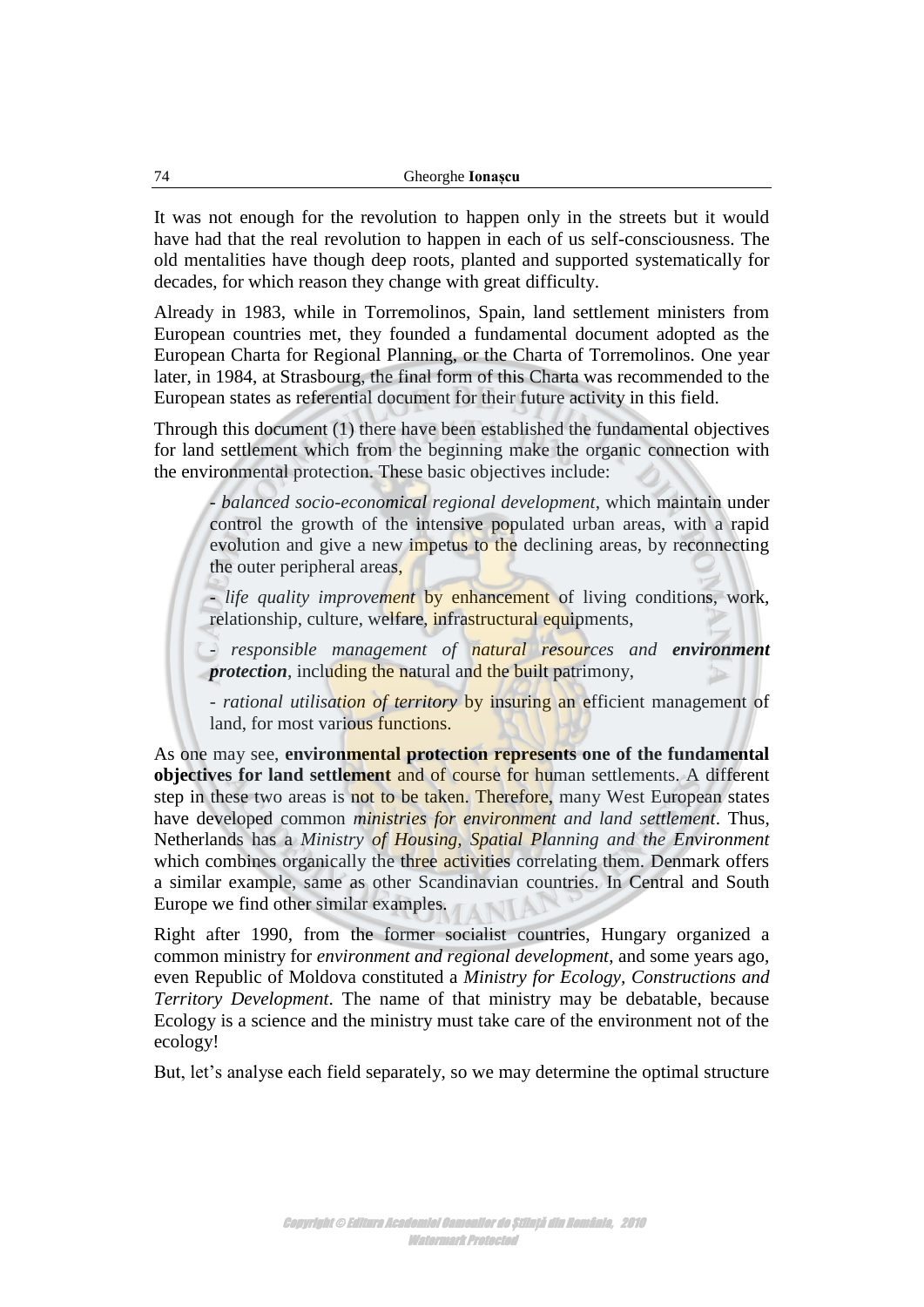configuration on governmental level, in these fields.

Environmental protection represents the activities totality through which preservation and improvement of the existing life environment is insured, which all population, economic agents, local and central administrative institutions should take care of. In this context, the idea of a ministry for *environmental protection* does not seem appropriate.

The central authority for environment should bring under regulations, harmonize and coordinate the preoccupations for environment, establishing the necessary regulations and supervising their implementations. This would be the role of the corresponding ministry. It cannot attend directly the entire environmental protection which is laid upon more actors. Thus, the natural environment preserves its quality through cybernetic mechanisms of self-adjustment without generating pollution (3), but it has to be protected from aggressive human actions and preserved in its original sites, including through ecological reconstruction measures.

But the state and quality of anthropogenic environment are determined by the human development way, by the technologies used by humans. Therefore, the industry and resources ministry, or economy ministry should be preoccupied with the systematic and consistent promotion of clean, ecological, cyclic, non-polluting technologies. Thus the causes of the industrial pollution would be eliminated, based on governmental **programs** designed for long term.

Also, it must be ensured the responsible management of the natural resources, promoting systematic actions of recycling and recovering of useful substances. Exploitation of primary, virgin resources that cannot be renewed must be reduced to minimum for sustainable development, which necessitates an equitable distribution of resources among generations.

But *the environment* itself represents a global concept, which includes all that is to be found in a given system, content (matter and energy) and the binding (information and inter-relationships). Of course, the definition may be phrased in different ways, but the main purpose is to understand that the environment represents the whole, everything.

The biologists and the ecologists define the environment as being the hierarchy of ecological systems, the geographers explain it with land systems. The urban designers refer to territorial, spatial systems of urban and rural localities.

For these reasons, such phrasings as *the rivers, the forests and the environment*, or others similar to these are not correct. You cannot enumerate parts along with the whole and with commas in between!

Also, the authority for the environment cannot act with long term results, unless it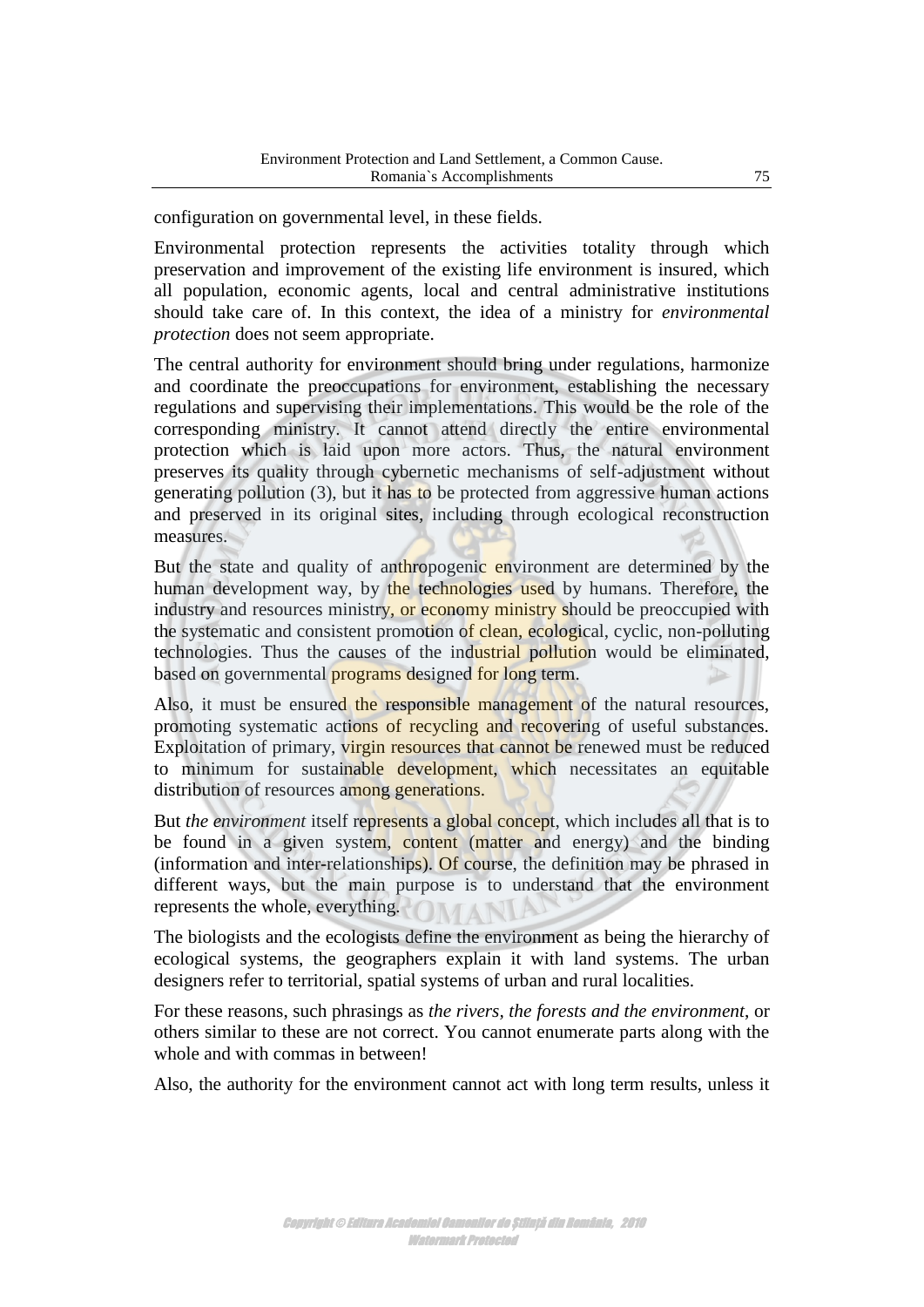insures also the coordination of territory and localities physical plan, which includes the measures for environmental protection and of the natural and built patrimony.

Without an integration of the preoccupations in which the environment connects with the development, and the protection, the preservation and the improving of the environment are insured through land settlement and localities measures, one cannot speak about efficient management on central and local level regarding the environmental problems.

In 1992, in Ankara, the *World Conference on Regional and Urban Research* took place. On this occasion the debating result came to the conclusion that, in the future, the way for research and planning in the urbanism and land settlement field will be the fundamental ecological approach. It is a powerful argument of the field professionals which shows the natural similitude and organic fusion of environmental problems with the land settlement problems.

The purpose for land settlement is the protection and improvement of the human population life environment. Besides, even since 1991 it has been introduced in Romania the compulsory approach of the environmental problems within the plans for land settlement and urbanism.

It is about including a special chapter regarding preservation, protection and improvement of the environment. It includes the current situation analysis, determining malfunctions and proposing the measures for environmental rehabilitation, highlighting the priorities of this purpose.

Thus it has been eliminated the prior confusion, that was sustaining the need for impact study for these plans though the included measures were referring also at the solving of environmental problems as fundamental objective of the given plans, specified in *the European Land settlement Charta*. This misunderstanding has generated for years useless confusions and blockages, the blockage of these plans approval, huge delays and useless spending of some additional funds.

The impact study may be applied to a concrete investment, not to an urban plan for sustainable development on long term, which has from the beginning the environment protection as one of its objectives. These plans have a regulatory aspect, representing thus a concrete working instrument, of acting for an environment as much adequate for life.

Rewriting environmental protection law has clarified these problems, setting off the plans and the specific investment programs as besides it was asked in adopting EU acquis requirements. Of course this misunderstanding was also caused by the lack of collaboration and the artificially imposed distance by the top institutional organization of the environmental authorities, separately from those of land settlement. Any social or economic reform should start with the re-evaluation and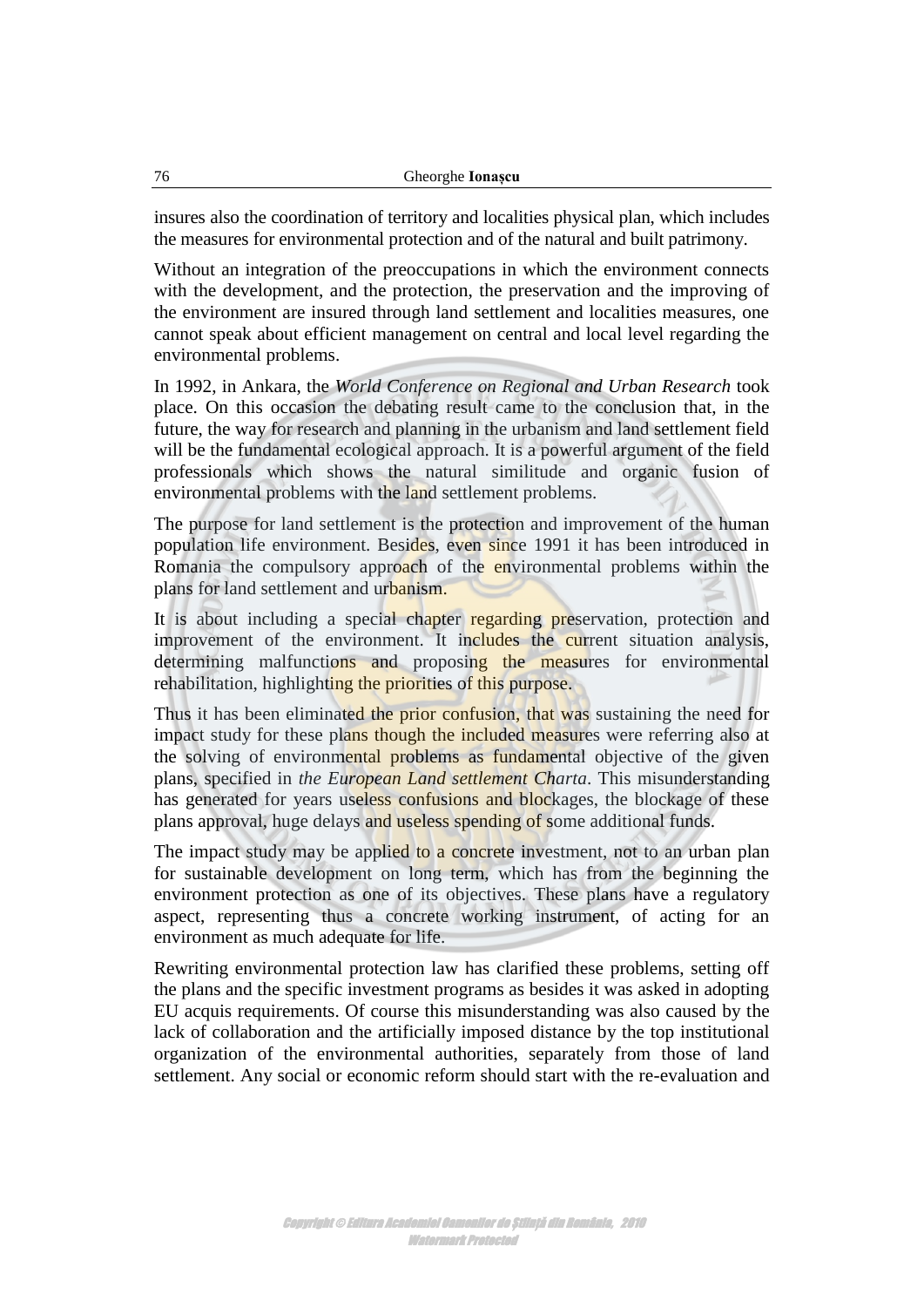the reform of the management structures, which in their old, inherited form cannot respond to the new requirements as they cannot understand them.

The transition of the Romanian society towards a competitive market economy and towards a participative democracy must have as target the *sustainable development*, which, unfortunately, was not assumed yet officially on top level but declarative. The fact that the Environment Ministry has recently become the Sustainable Development Ministry too does not solve automatically the problem, but only arise it. We still have two separate ministries, in charge with development, one for *Environment and sustainable development* and the other for *Development, public works and households*. We hope this to be the last step for a benefit reunion of the two ministries in one.

The problem of the organic coordination of the environmental protection actions with the ones for land settlement can still achieve significant progresses, if the global and operational vision will be assumed. Also, getting towards the sustainable development should gain an operational frame, getting from words to actions.

Sustainable development must become the main objective, the target for Romania and it must be mentioned starting with the Constitution such as other countries have done it.

Any future law and governmental action must be adopted only if it respects the constitutional obligation to follow the sustainable development way.

A first phase would be checking that those acts of the central and also local power don't interfere with the sustainable development. There is need also for pilot programs, designed for long term.

Such a pilot program of sustainable development was proposed through the Final Resolution adopted by the National Mountain Forum, Romania 2002, held in Bucharest, on the 10<sup>th</sup> of September 2002, on the occasion of launching the International Mountain Year celebration. We cannot start with the sustainable development simultaneously and everywhere, but a national experiment for a priority development area, such as the mountains area, would be imperative and useful.

It would subscribe to the recommendations of the *International Mountain Agriculture and Sustainable Development Conference - SARD*, held from the 16<sup>th</sup> to the 20<sup>th</sup> of June 2002, at Adelboden, Switzerland, which recommended *government determination to adopt mountain politics at national level*, recommendation restaged by the European Community in which we are integrated.

Such proposals, as the ones from the present material, could be efficient management actions at national level, which can hurry up the adaptation of